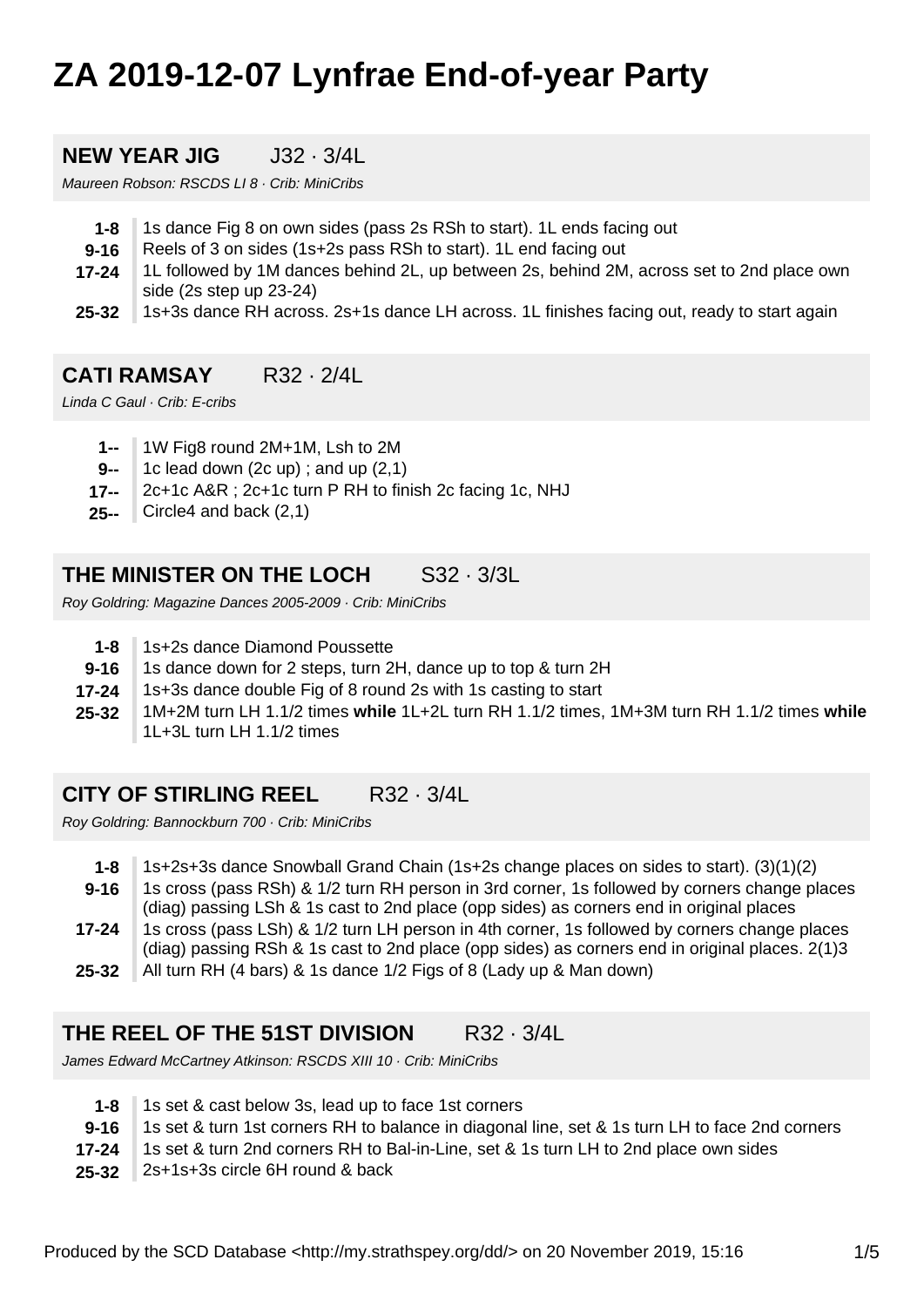# **SANDS OF MORAR** S32 · 3/4L

Barry Priddey: RSCDS XLV 6 · Crib: MiniCribs

- **1-8** 1s dance Fig of 8 round 2s giving hands when possible
- **9-16** 1s dance reflection reels of 3 on own sides (1s dance down between 2s to begin)
- **17-24** 1s turn 2H & dance down middle to 3rd pl as 2s+3s continue reel & dance down behind 1s, all set & 1s followed by 2s+3s cast up to orig pls
- **25-32** 1s+2s dance the Tourbillon : 1s & 2s turn partners 2H 1/2 way, 1M & 2L lead partners on 1 place clockwise to end 1s on Ladies side & 2s on Men's side, 1s set to 2s 1s & 2s 1/2 turn partners 2H, 1L & 2M lead partners on 1 place to end 2s in 1st pl & 1s in 2nd pl & 2s+1s cross RH to own sides

# **CATCH THE WIND** R32 · 3/4L

Romaine Butterfield: RSCDS XLV 5 · Crib: MiniCribs

- **1-8** 1s set, cast 1 place & dance 1/2 Fig of 8 round 2s
- **9-16** 1s set twice with 1L pulling back RSh on bars 11-12 to face out, 1L followed by partner casts up & dances down the middle 1L to face 3M **while** 1M faces 2M
- **17-24** 1s RSh reels of 3 across (1M with 2s & 1L with 3s)
- **25-32** 1L followed by partner dances down cast up round 3M & crosses to end in 2nd place on own sides, 1s turn RH (4 bars)

# **DANCE: MCGREGOR STRATHSPEY (GILMOUR)**

# **THE RECUMBENT STONE** R48 · 5/5L

John Drewry: 20 New Dances by John Drewry 1999-2000 · Crib: MiniCribs

- **1-8** 2s+3s+4s circle 6H round & back **while** 1s & 5s wait for 4 bars then turn RH for 4 bars
- **9-16** 1s & 3s dance Fig of 8 round couples below them
- **17-24** 1s & 3s dancing between couple below turn them with nearer hand 1.1/2 times, cast down behind next couple & lead up LH to face 1st corners
- **25-32** 1s & 3s dance 1/2 diag reel of 4 with 1st corners, pass RSh & dance 1/2 diagonal reel of 4 with 2nd corners, 1s pass RSh to face 3rd corners
- **33-40** 1s & 3s dance 1/2 diag reel with 3rd crnrs & pass RSh to face partner in centre (Ladies face down & Men up) & dance 1/2 reel of 4 in up/down
- **41-48** 3s & 1s turn RH 1.1/4 times to 2nd/4th places (opp side). 3s+1s dance 1/2 Figs 8 across (Ladies dance up, Men down,3M+1L pass RSh) End 5 3 4 1 2

## **REFRESHMENT BREAK**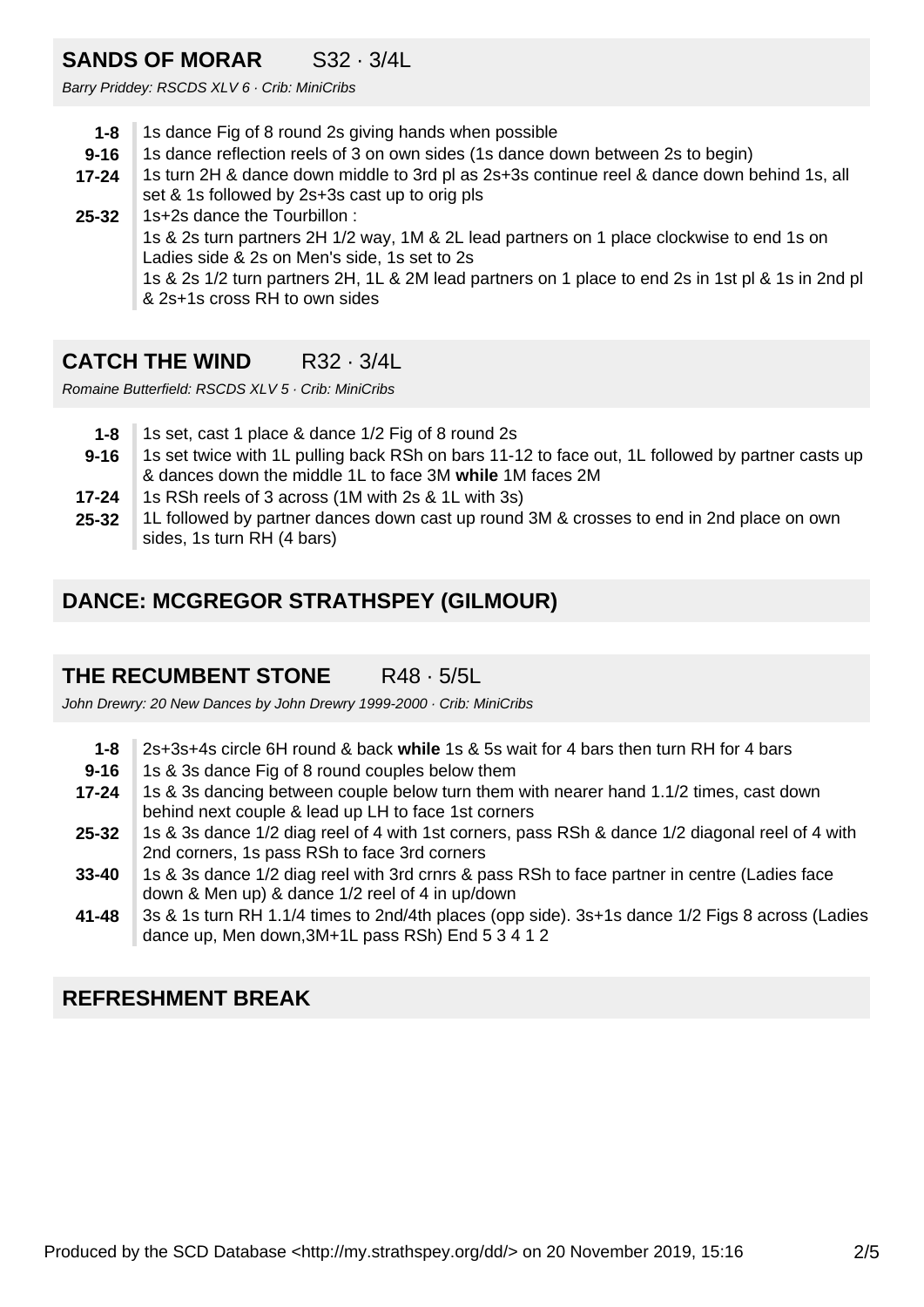# **MR MICHAEL BEAR'S REEL** R32 · 3/4L

Stella Phillips: A Second Book of Graded Scottish Country Dances · Crib: MiniCribs

- **1-8** 1s+2s dance RH across & LH back
- **9-16** 1s cast below 3s & dance up to top then cast to 2nd place
- **17-24** 1s+3s dance RH across & LH back
- **25-32** All circle 6H round & back

#### **FOLLOW ME HOME** J32 · 3/4L

Ellie Briscoe: RSCDS XXXVIII 3 · Crib: MiniCribs

- **1-8** 1s set & cross RH, cast 1 place & turn LH (ending in a diagonal line LH to partner & RH with 1st corner)
- **9-16** 1s Bal-in-Line with 1st crnrs, 1/2 turn crnrs & 1s followed by crnrs chase cl'wise to 3rd crnr (pstn),1s dance in, join RH with partner & LH with 2nd crnrs
- **17-24** 1s Bal-in-Line with 2nd crnrs, 1/2 turn crnrs & 1s followed by crnrs chase anticl'wise to 4th crnr (pstn), 1s crossing LSh to 2nd pl opp sides facing out
- **25-32** 3s+1s+2s dance 1/2 reels of 3 on the sides 1s giving LSh to 2nd corner (position); 2s+1s+3s set & cross RH

#### **THE ROAD TO MCGREGOR** S32 · 4/4L

Andrew Hodgson: Happy Blues (Pretoria 45th Anniversary) · Crib: MiniCribs

- **1-8** 1s & 3s dance down NHJ, turn 2H, dance up NHJ, turn 2H to end in original places facing out
- **9-16** Reels of 4 on sides, 1s & 3s out/down, 2s & 4s in/up to start
- **17-24** 1s+2s also 3s+4s Set+Link. 1s & 3s petronella turn & set
- **25-32** 1s+3s dance 1/2 reel of 4 up/down centre. 3s & 1s turn partners 3/4 RH to end in 2nd/4th place own sides. 2s+3s+4s+1s set.

#### **ON THE QUARTER-DECK** R32 · 2/4L

Iain Boyd: The Harbour City · Crib: MiniCribs

- **1-8** 1s set & cross over RH, set & 3/4 turn RH
- **9-16** 1s dance RH across with 2M & LH across with 2L
- **17-24** 1L followed by 1M dance down for 2 & 1M followed by1L dance up for 2, both cast on Ladies side & 1M crosses to 2nd place own side
- **25-32** 2s+1s R&L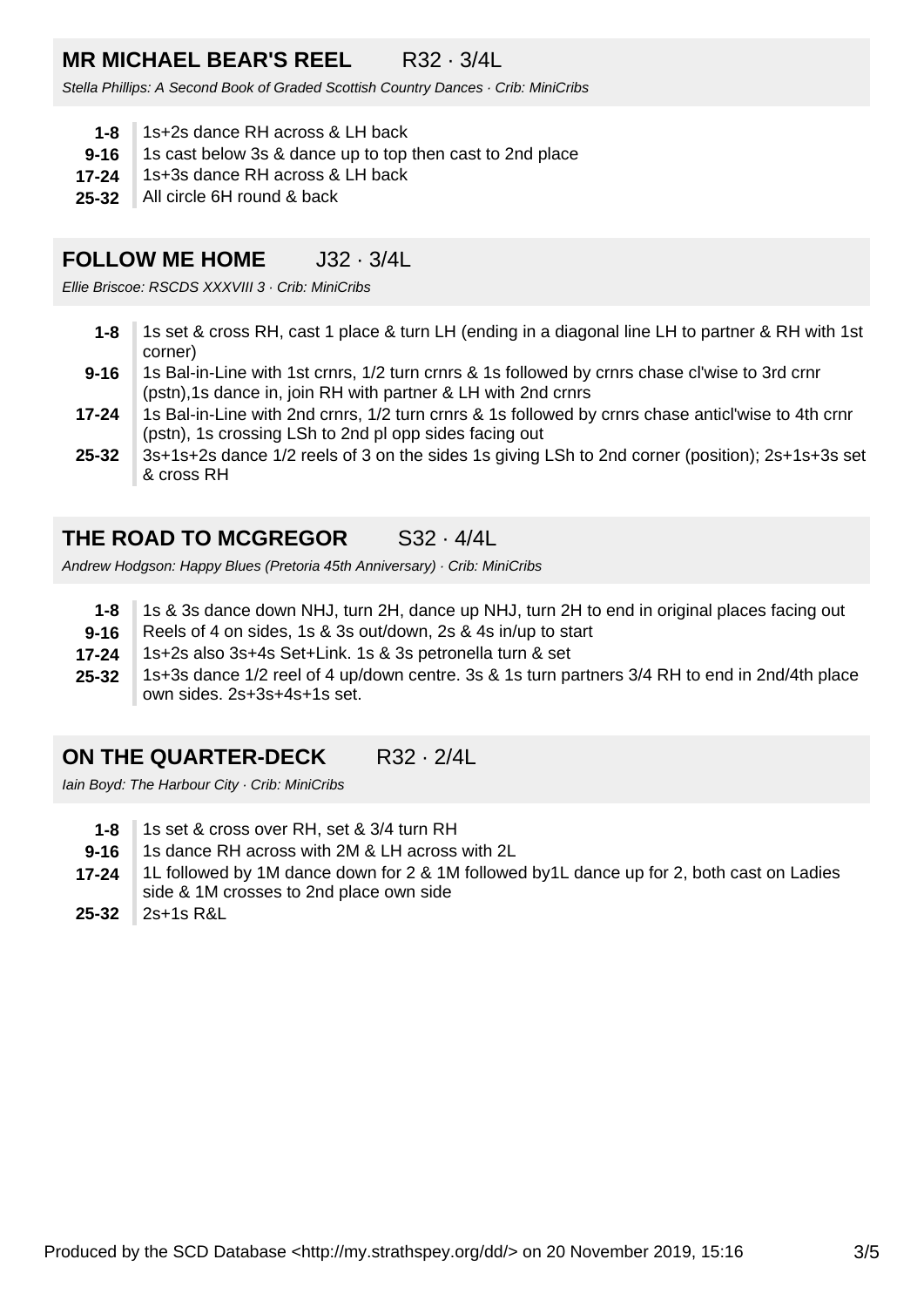#### **THE FIRST RAIN OF SPRING** J32 · 3/3L

Wouter Joubert: RSCDS XLIX 4 · Crib: MiniCribs

- **1-8** 1s dance down, cast up round 3s, meet, dance up to 1st place facing out. 1s+2s 1/2 turn (Men LH, Ladies RH)
- **9-16** 2s+1s dance double Figs 8 (1s cross up, 2s cast to start)
- **17-20** 1s+3s 3/4 turn RH into line up/down in middle facing partner & set
- **29-32 21-28** 1s+3s dance 1/2 Celtic Reel: **21-22** 1s+3s pass partner RSh **23-24** 1M+3L dance clockwise **while** 1L+3M dance 3/4 round each other LSh to face partners in line across **25-26** 1s+3s pass partner RSh **27-28** 1L+3M dance clockwise **while** 1M+3L dance 3/4 round each other LSh to face partners in line up/down set 3s+1s 3/4 turn partners RH to sidelines & 2s+3s+1s set

## **ALISON ROSE** S32 · 4/4L

Derek Ivory: Imperial Book of Scottish Country Dances - Volumes 1-3 · Crib: MiniCribs

- **1-8** 1s lead down to bottom, all set & circle 8H round to left 2 places (end with Men at top of dance & Ladies at bottom)
- **9-16** Men dance LH across & Ladies RH across once round, continue but change places with partner when passing thru middle in order 1 4 3 2
- **17-24** As 1s (+4s+3s+2s) meet again (Men drop RH) & leads his prtnr round to end 1s (followed by 4s+3s+2s) leading up to top, all 1/2 turning RH into…
- **25-32** All dance Allemande ending 2 3 4 1

# **THE MONTGOMERIES' RANT R32 · 3/4L**

Castle Menzies (18C): RSCDS X 1 · Crib: MiniCribs

- **1-8** 1s cross RH & cast down to 2nd place (2s step up), cross LH & 1L casts up **while** 1M casts down
- **9-16** 1s dance reels of 3 across, 1L with 2s (RSh to 2M) & 1M with 3s (RSh to 3L)
- **17-24** 1s NHJ (Lady on Mans left) set to 2L & turn inwards to set to 3M, set to 3L & turn inward & set to 2M. End facing own 2nd corner (1L pull back LSh to face down)
- **25-32** 2s+1s+3s dance reels of 3 on opposite sides 1s giving RSh to 2nd corner, 1s cross RH to 2nd place own sides

## **QUARRIES' JIG** J32 · 3/4L

Kent W Smith: RSCDS XXXVI 3 · Crib: MiniCribs

- **1-8** 1s set, cast 1 place & dance round 1st corners passing corners LSh
- **9-16** 1s dance reels of 3 across (1st Man with 2s & 1st Lady with 3s), 1s turn LH to face 1st corners
- **17-18** Centre dancers change with 1st corners RH **while** 2nd corners set
- **19-20** 1st corners (in centre) change places LH **while** new 1st & 2nd corners dance clockwise round to next corner place
- **21-24** Repeat the Fig in bars 17-20 from new places
- **25-32** Repeat 17-20 from new places, 1s end by turning LH to 2nd place on opposite sides, 2s+1s+3s set on sides & 1s cross back RH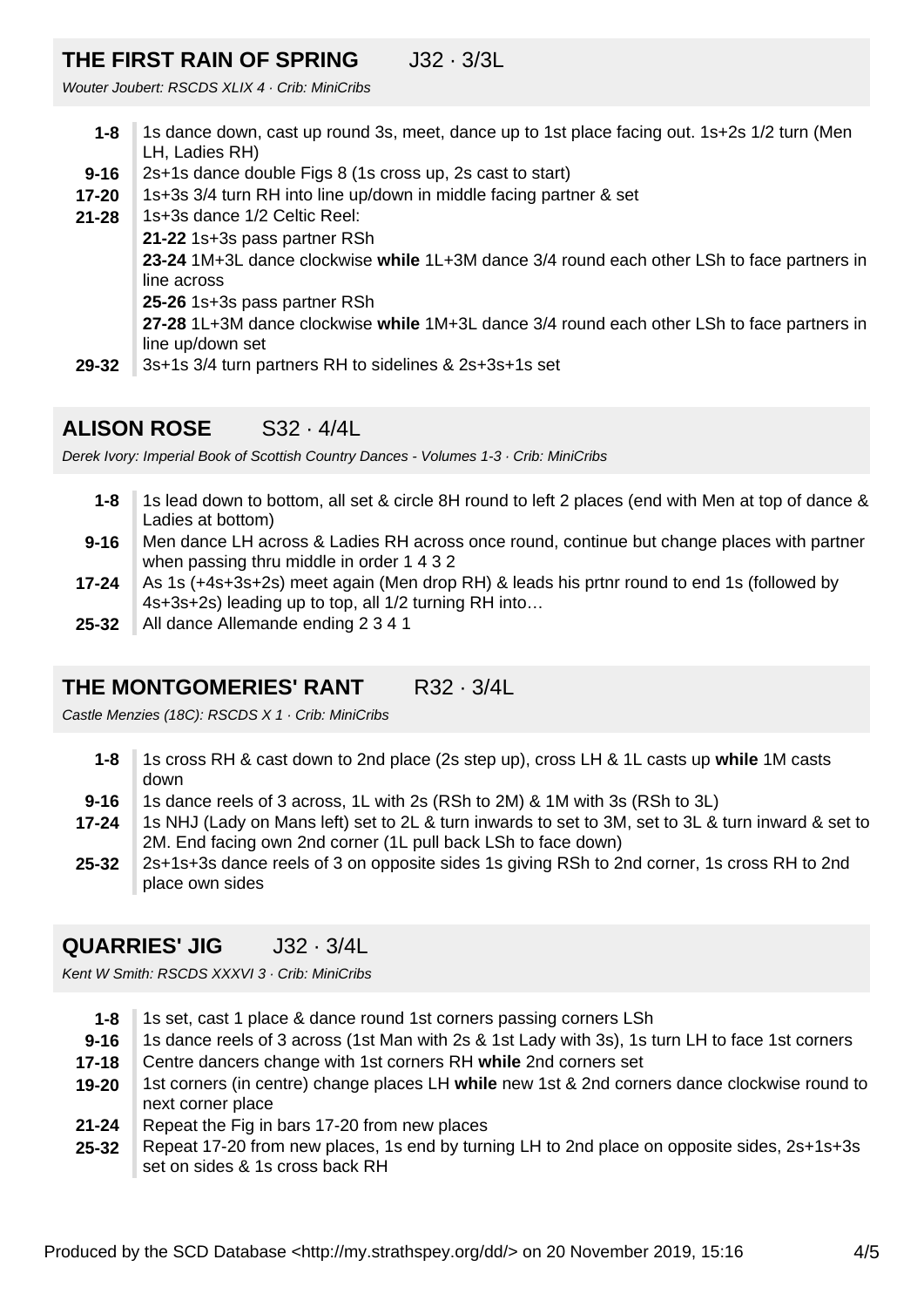# **DANCE: THANKS FOR THE MEMORY (BRAIME)**

# **POSTIE'S JIG** J32 · 4/4L

Roy Clowes: Thirty Popular Dances, Volume Two · Crib: MiniCribs

- **1-8** 1s & 4s set & cast in 1 place, 1s & 4s dance 1/2 Figs of 8 round new end couples
- **9-12** 1M+4M & 1L+4L cross (men making an arch) & turn corners with free hand to face up/down
- **13-16** 1s+4s dance down/up (couple dancing up make the arch) & turn corners
- **17-24** Repeat bars 9-16 from new positions
- **25-32** 1s+4s dance 1/2 R&L, turn partner RH

#### **THE IRISH ROVER** R32 · 3/4L

James B Cosh: Twenty Two SCD · Crib: MiniCribs

- **1-8** 1s dance down below 3s & cast up to 2nd place own sides, 1L dances RH across with 2s **while** 1M dances RH across with 3s
- **9-16** 1s dance 1/2 diagonal reel of 4 with 1st corners, 1/2 reel with 2nd corners & 1/2 turn LH in centre to face 1st corners
- **17-24** 1s dance reels of 3 across giving LSh to 1st corners ending in 2nd place own sides
- **25-32** 1s dance Diag R&L (1M crossing down & 1L crossing up to start)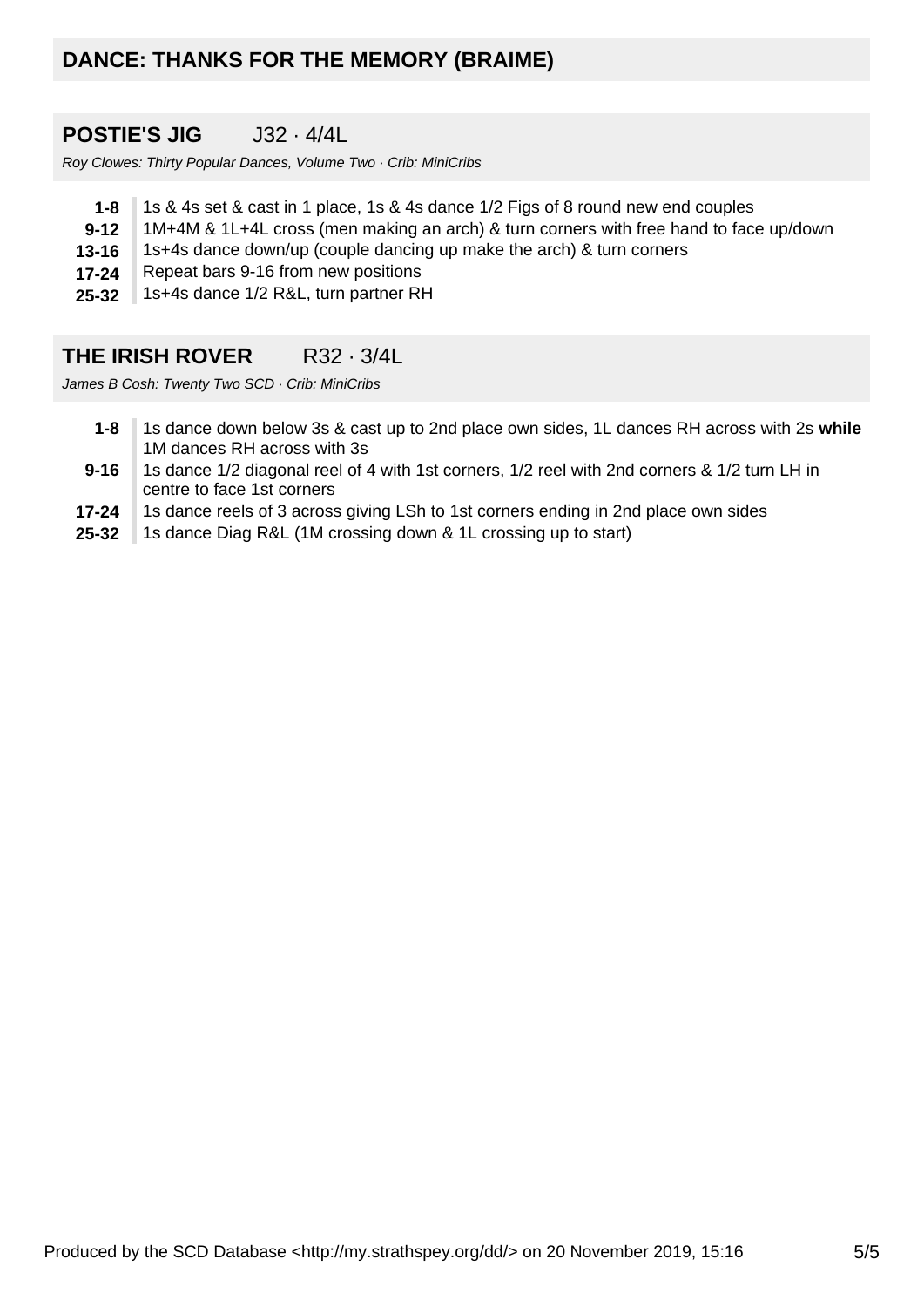# **ZA 2019-12-07 Lynfrae End-of-year Party**